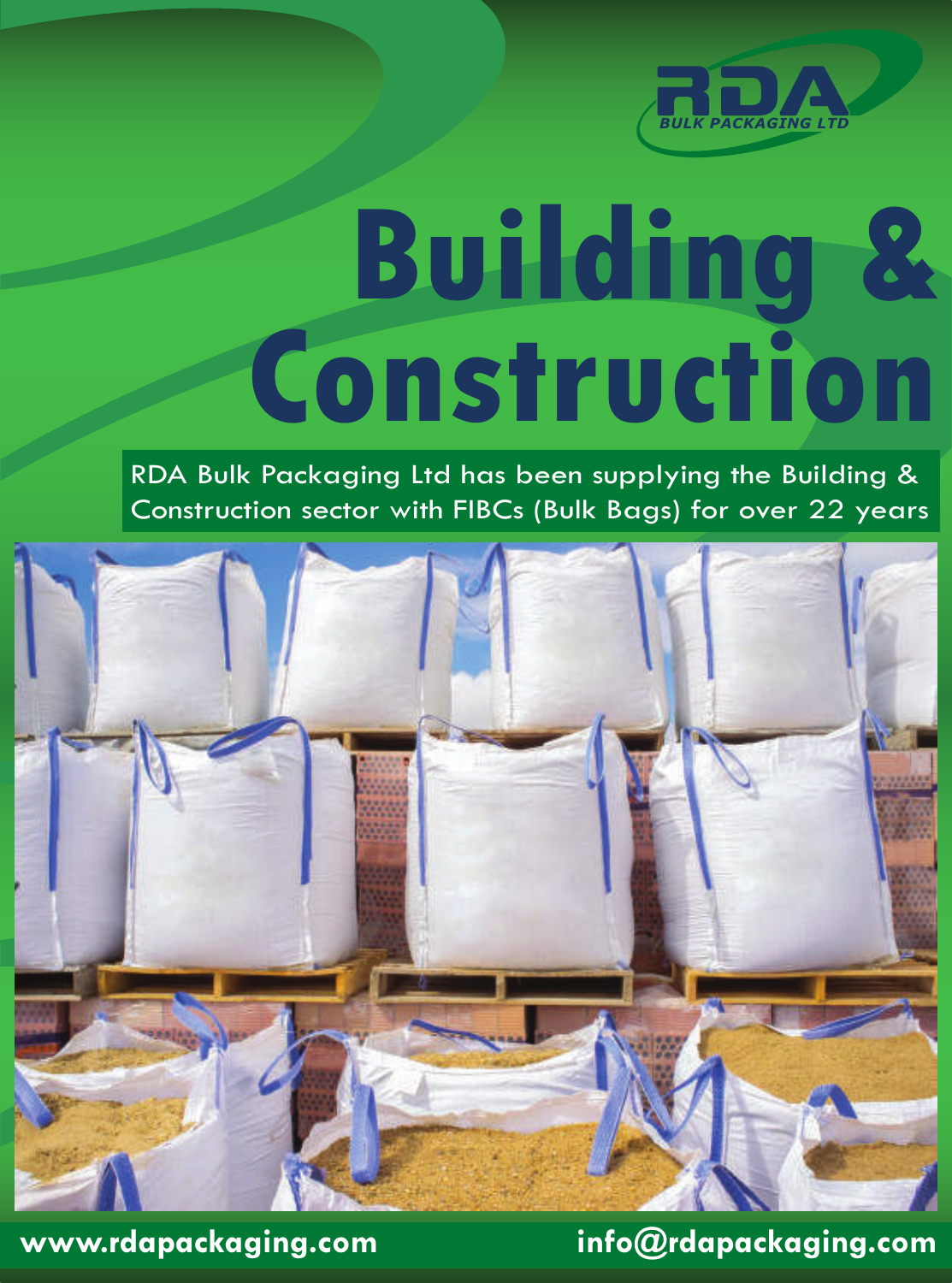## **Welcome to RDA Bulk Packaging Ltd**

We are a privately owned company that has been supplying FIBC's (Flexible Intermediate Bulk Containers - commonly known as Bulk Bags) to the Building & Construction sector for over 22 years.

Bulk Bags can be used for the transportation of the following products:

- Sand
- Chippings
- Decorative Aggregates
- Ballast
- Gravel
- Top soil and many more...

After over 2 years of development work and testing with our factories we are pleased to be able to offer a range of bulk bags which have a 30% recycled content by weight. These bags are manufactured, tested, meet the requirements of ISO and are compliant with the UK Plastic Packaging Tax. Request a quote today.

### *RDA offers a number of off-the-shelf stock options for immediate delivery.*

The most common type of bulk bags used in this sector are open top and flat base, these are single-trip with a 1000kg safe working load. These bags have four corner loops for lifting. There is also an option to add tunnel lifting sleeves. The tunnels allow a forklift driver to pick up bags without having to leave the cab of their vehicle.

Standard 4 Loop Lift 4 Loop Lift Plus Tunnel Lift

*All our bags are 100% recyclable* 



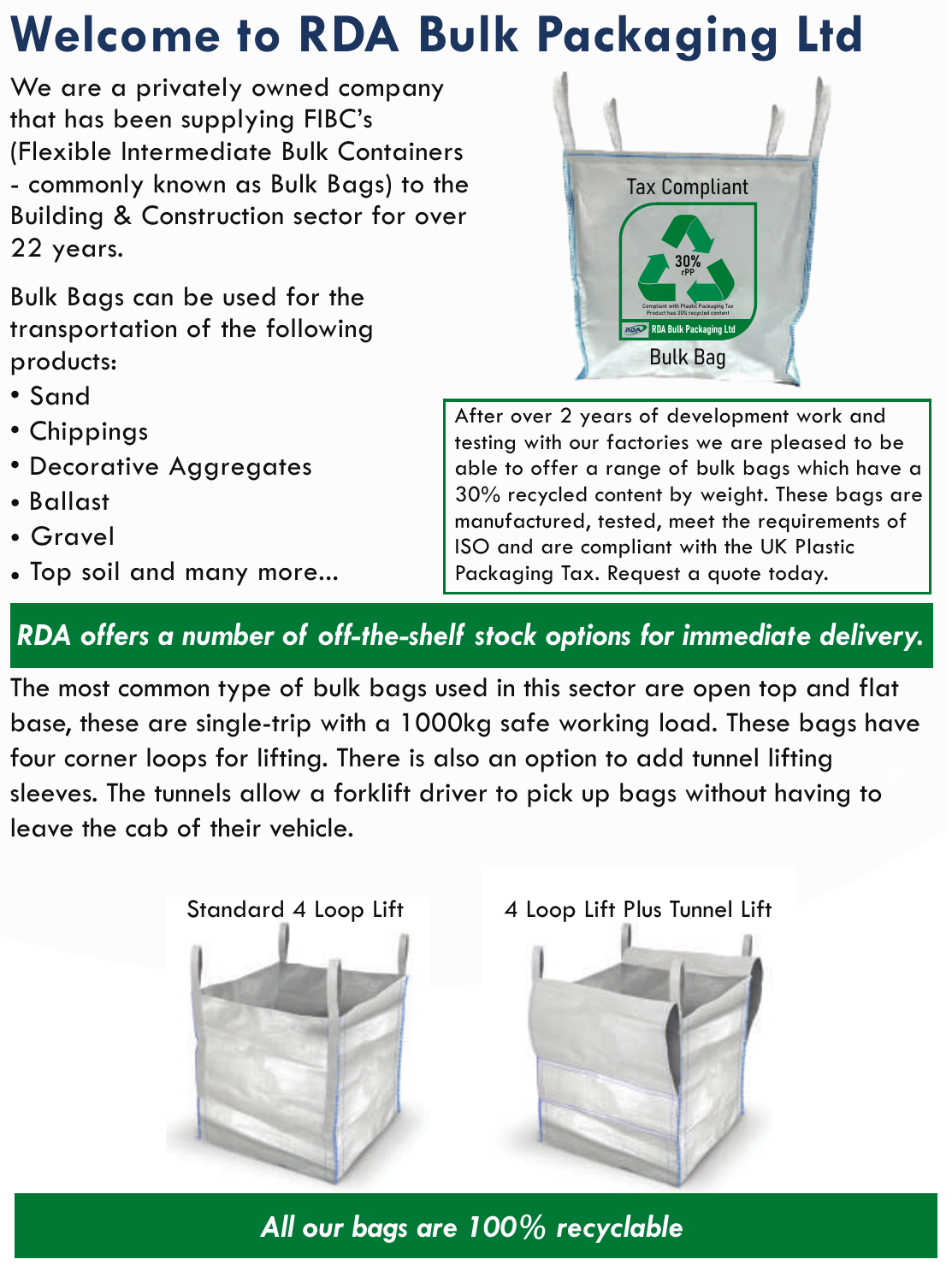

#### **RDA can supply Bulk bags manufactured from… Product Range:**

- o Uncoated fabric from 110asm to 245 asm (grams per square metre).
- o Printed up to 4 sides in 3 colours.
- o In coloured fabric.
- o U+2 or Circular design.
- o With tunnel lifting sleeves.
- o With different top attachments i.e. Skirt Top or Fill Top.
- o With Discharge Spout in the base.
- o Tax Compliant Bulk Bags with 30% recycled content by weight.

#### **What RDA can do for you…**

- o Consistently supply a fully certified quality product.
- o Offer a competitive price.
- o Offer a complete inventory management system for all your Bulk Bag requirements.
- o Hold up to 6 months of your required stock in our UK warehouses; reducing lead times and helping with your cash flow.
- o Allocate an account manager for your business who can be contacted at any time by phone, email or via an arranged personal visit.
- o Provide excellent service.

#### **Facilities and Partnerships**

- o RDA operates from offices in Gloucestershire, United Kingdom and Indore, India.
- o RDA distributes from UK warehousing facilities in Worcestershire and Staffordshire.
- o RDA has developed a long term relationship with both the Palletways & Pallet-Track networks to further improve on our already excellent delivery service which allows us to offer a tracked economy or priority delivery service for any number of pallets.
- o RDA utilise a number of ISO Certified Manufacturing facilities in India. Each of which also holds a valid certificate for the manufacture of bulk bags from either Labordata in Germany or Cotecna and The Indian Institute of Packaging in India.